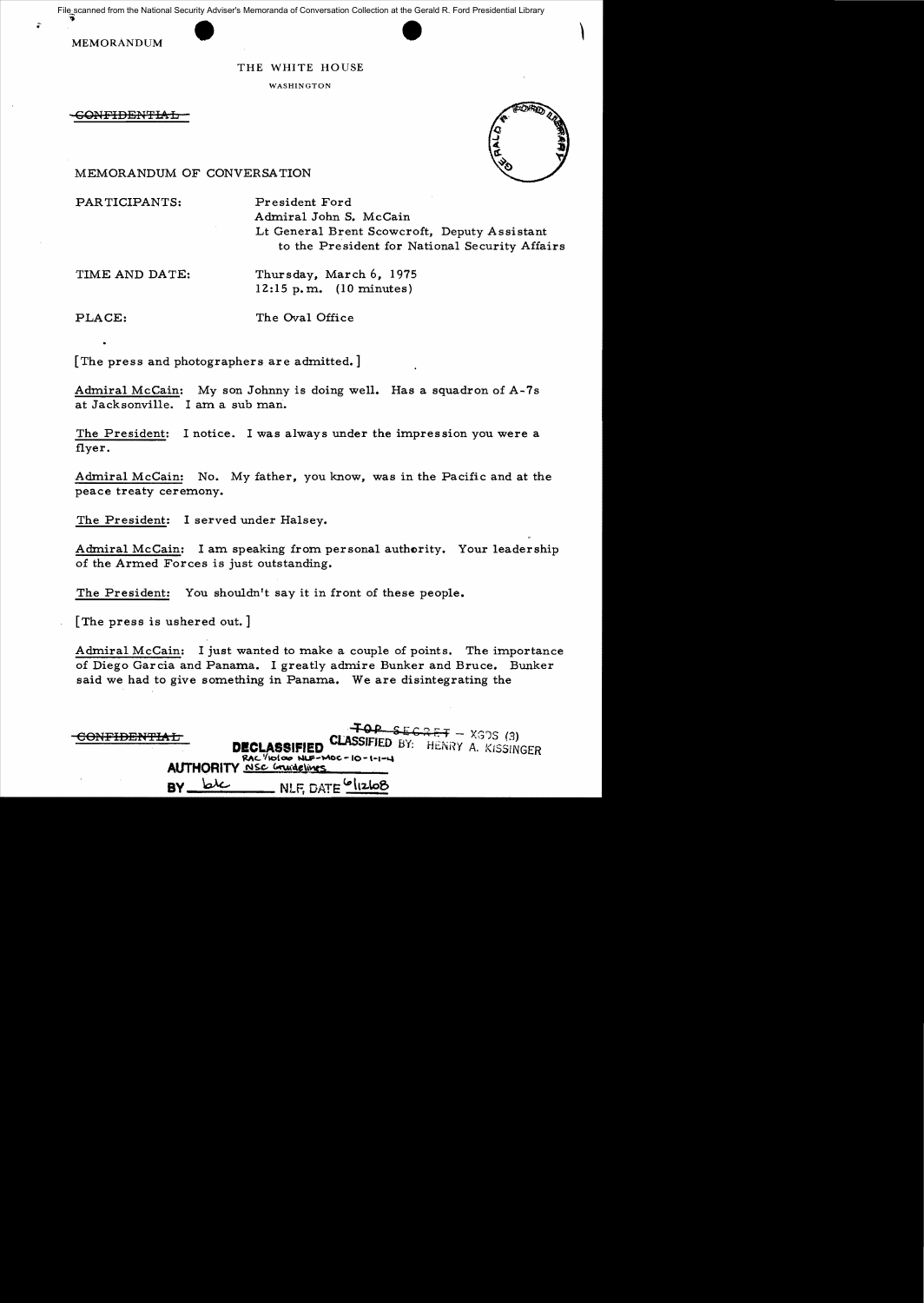#### CONFIDENTIAL

Caribbean Command. The morale of our non-career and enlisted men is inspiring all the time.

[Story of news clippings dropped on the DMZ] I have no use for the Post and New York Times.

 $\overline{2}$ 

I want to tell you what a fine job you are doing by example and precept. When I was on the DMZ, John was a POW. They beat him so he almost died -- they broke his leg and arm in three places.

We are going to need air and naval power in the future. The army comes in last. That is why we need Diego Garcia and Guantanamo. We must realize the importance of the oceans -- economic, political and military.

What is your view of Holloway? I don't know him well. The President:

Admiral McCain: He is okay but has a hard job because his predecessor was no good. His homeporting was a disaster; our Navy doesn't have to depend on overseas bases. Holloway will do a good job.

The President: I was surprised that his Deputy is retiring.

Admiral McCain: I don't know why. In PACOM was George Brown -- he is first-rate. Holloway was there. Weyand also and he is good. Now at the top we have men who all were in Vietnam.

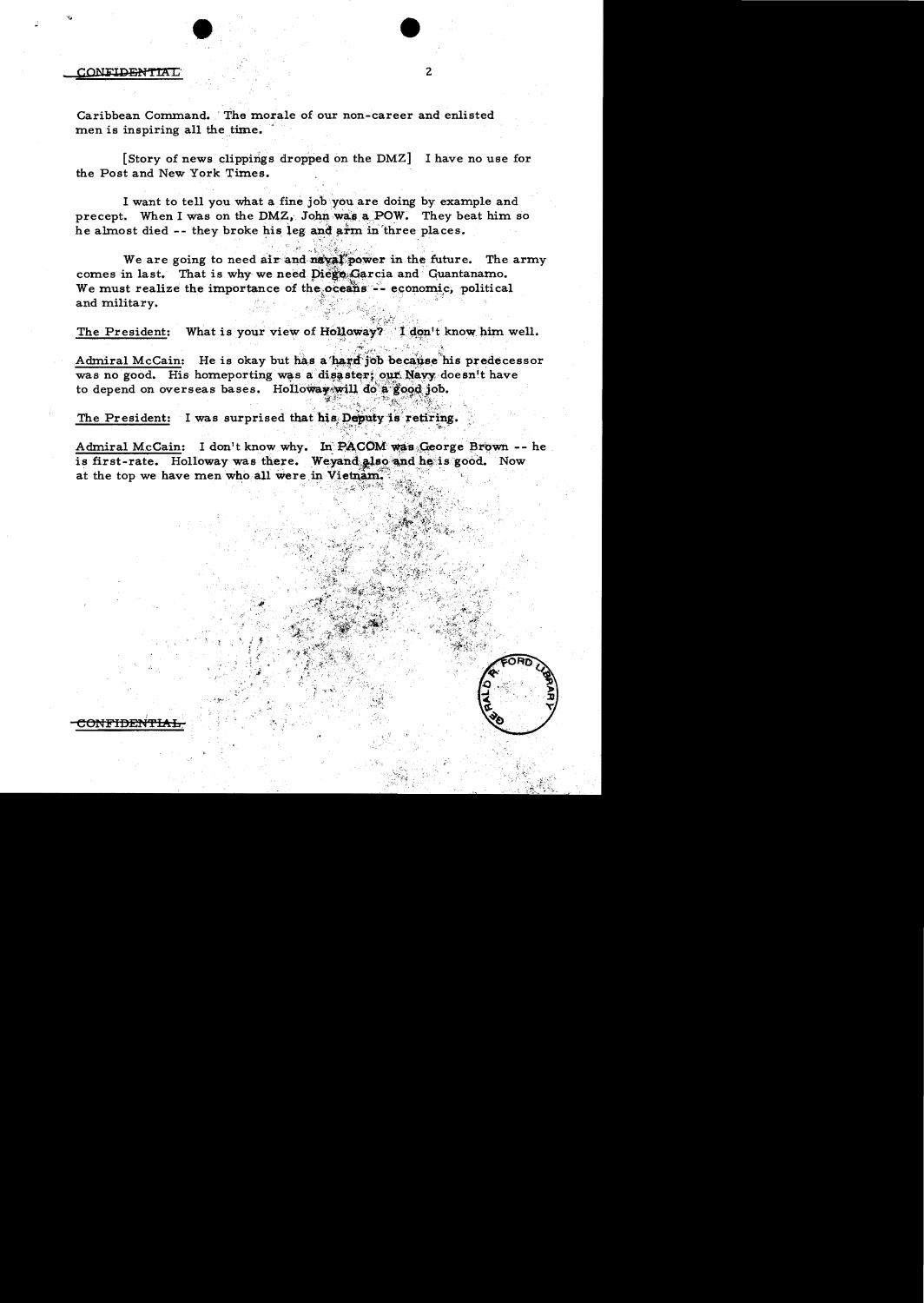# THE PRESELENT HAS SWOLLER MORE THE WHITE HOUSE

### WASHINGTON

## LIMITED OFFICIAL USE

l'Item

March 5. 1975

MEETING WITH ADMIRAL JOHN S. McCAIN, JR.

Thursday, March 6, 1975 12:15 p.m.  $(15 \text{ minutes})$ The Oval Office

From: Henry A. Kissinger

#### I. **PURPOSE**

To receive Admiral McCain's views on the current Asian situation.

#### П. BACKGROUND, PARTICIPANTS & PRESS ARRANGEMENTS:

Background: You are receiving Admiral McCain to hear  $A_{\bullet}$ his views on the current Asian situation. Admiral McCain last visited the area about a year ago. He currently is the [Director of the Institute of Strategic Studies at Georgetown University. Fruite & units of the plants of

Admiral McCain was Commander-in-Chief, Pacific during the height of the Vietnam War from 1968 to 1972. He retired when he completed that assignment. Admiral McCain began his Naval career upon graduation from the Naval Academy in 1931. He spent the large part of his career as a submarine commander, and during World War II served in both the Atlantic and Pacific theatres. His principal assignments prior to CINCPAC were as Commander-in-Chief, U.S. Naval Forces Europe (1967-1968), Vice Chairman of the U.S. Delegation, U.N. Military Staff Committee, with the additional duty of Commander, Eastern Sea Frontier, and Commander, Atlantic Reserve Fleet (1965-1967), and Commander, Amphibious Force, Atlantic Fleet (1962-1965).

Admiral McCain was born in Council Bluffs, Iowa in 1911. His father, the late Admiral McCain, commanded a carrier task force under Admiral Halsey in the Pacific during World War II, and has a Navy destroyer named in his honor.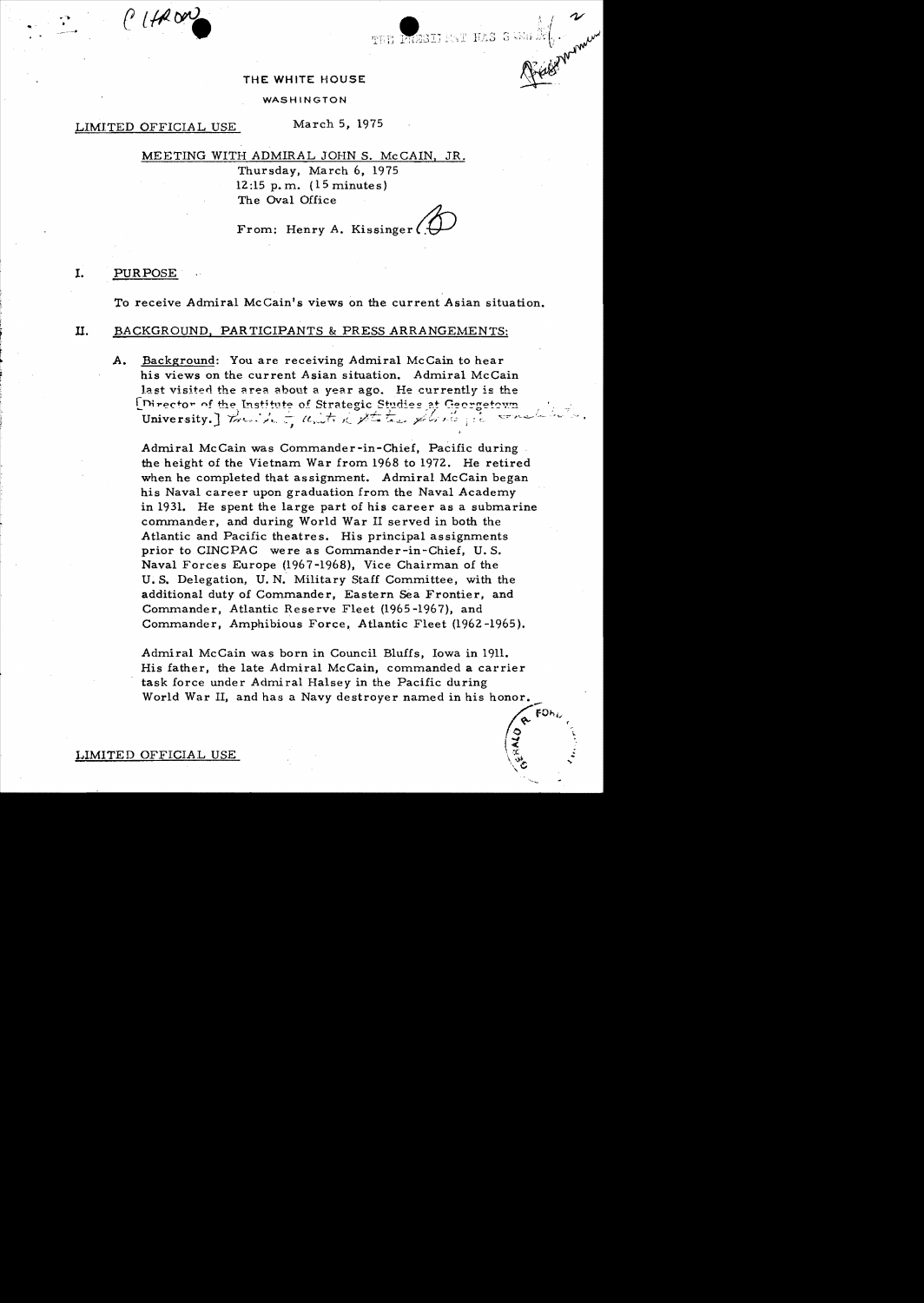# LIMITED OFFICIAL USE 2  $\bullet$ <br>USE

 $\frac{1}{n}$ .  $\frac{1}{n}$  $\, \cdot \,$   $\,$ 

> Admiral McCain is married to the former Roberta Wright of Los Angeles. They have three children -- Mrs. Jean McCain F1ather (whose husband is a Naval officer), Lieutenant Commander John A. McCain III (who was shot down over North Vietnam as a Navy pilot in 1967, and who returned to the active fleet after his release as a POW in 1973) and Joseph P. McCain. Additional biographical information on Admiral McCain is at Tab A.

- B. Participants: Admiral McCain and General Scowcroft.
- C. Press Arrangements: There will be no photo opportunity, and the call will not be announced.

## Ill. TALKING POINTS

- 1. I am much interested in your views on the current situation in Asia, particularly that in Indochina. Your wealth of experience as our previous Commander-in-Chief, Pacific, during the height of the Vietnam War makes me place particular value on your insights and recommendations.
- 2. How do you find your current position as Director of Strategic. Studies at Georgetown University? I know that it is a welldeserved relief from the onerous responsibilities you had previously, but imagine it gives you a chance for reflection on the broad strategic problems on which you had had an important influence.
- 3. Where is your son now assigned in the Navy? How has he adjusted to active duty after being a POW in North Vietnam for six long years?

LIMITED OFFICIAL USE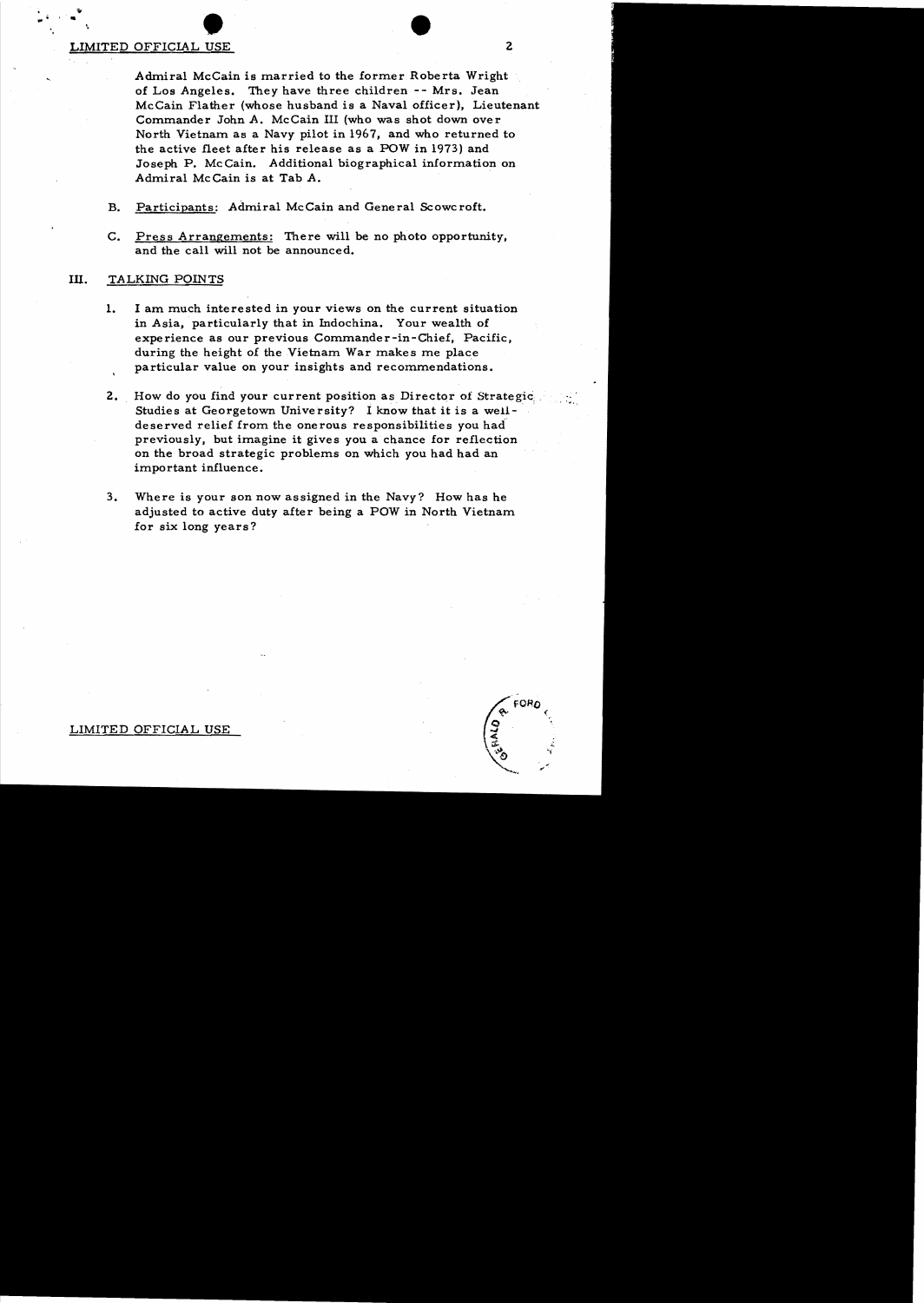M/ McSain.  $6$  Mar  $75$ M My me Jodan dois court. Has System på-7 up Jacken contre donc sub ma P denstre doeur au régime pour une M ho. Un father, you know was in Pacin to as deuxembring of a come frequencie prestant P smeartou it in just part page Un groot would to south a comple of points. Deputance of Paigo busines + Parma, Squatty admire Barber + Bruce - Barber said and had to pie position in Promen we chemitything a Caich en 1. The mean he of any morning interpretation  $\{\mu\text{ for all }N\}$ Se till public prie job expansion by example & precept. When I was on DIVI , John was Por . They leather as he almost bid - lake bis legs au mes graves au in brit. Phat why purp samin rénontement  $rac{1}{\sqrt{2\cdot\frac{1}{2}}\cdot\frac{1}{2}}$ l'attent que mois fatalmong. Don't tous him well Un Hark hart has hund job lume predecissation no pad. Har howe porting was dreath-an many dossn't bank legend on onesens base. Hollman will plu pour john. If I was sempressed that this Deputy is retiring

E.O. 13955, SEC. 3.5 NSC MEMO, 11/24/98, STATE DEFT. GUIDELINES  $x = \frac{1}{4}$  MARA DATE  $\frac{2}{10}$ 04